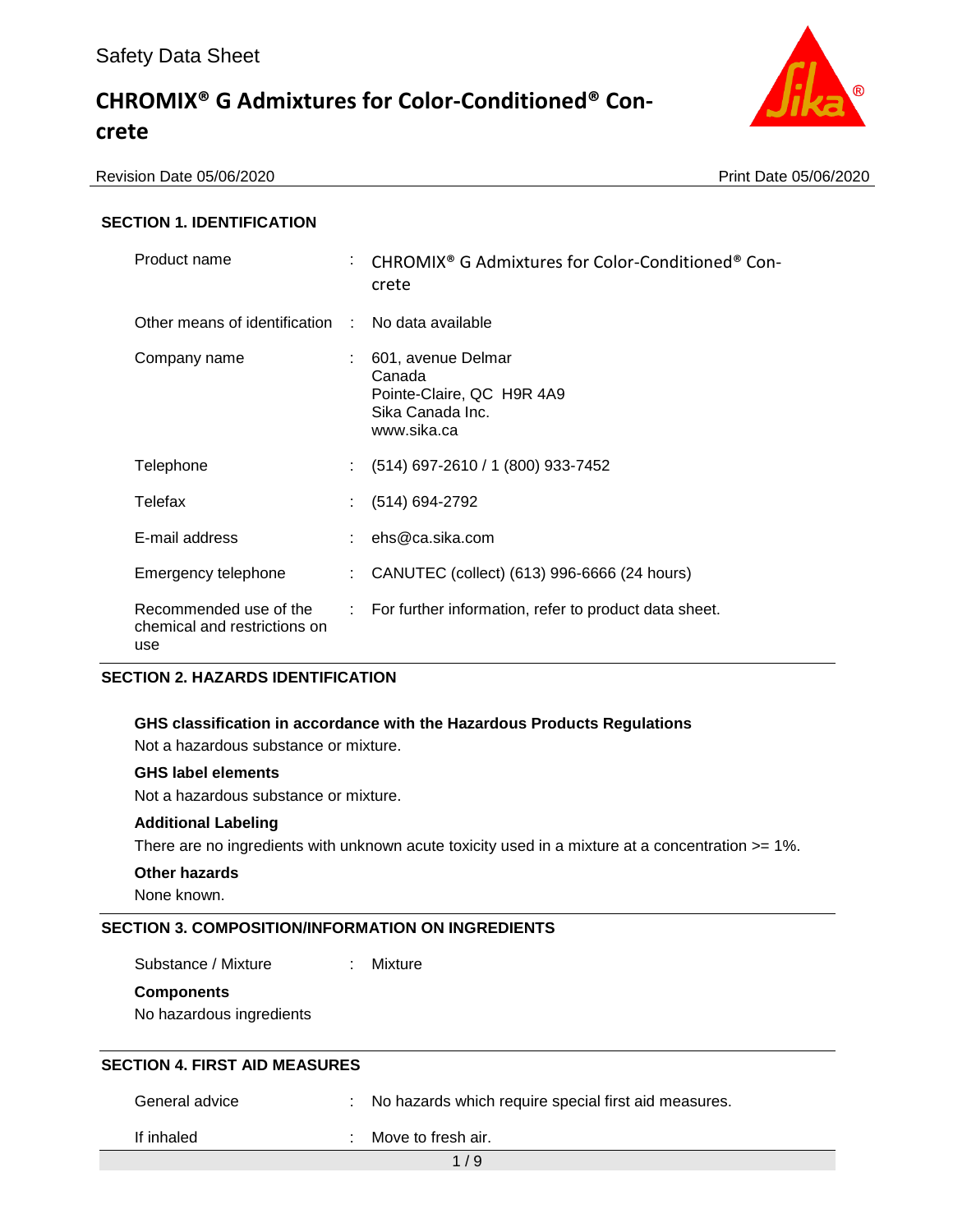

| Revision Date 05/06/2020                                          | Print Date 05/06/2020                                                                                                                                                                                                  |
|-------------------------------------------------------------------|------------------------------------------------------------------------------------------------------------------------------------------------------------------------------------------------------------------------|
| In case of skin contact                                           | : Take off contaminated clothing and shoes immediately.<br>Wash off with soap and plenty of water.                                                                                                                     |
| In case of eye contact                                            | Flush eyes with water as a precaution.<br>Remove contact lenses.<br>Keep eye wide open while rinsing.                                                                                                                  |
| If swallowed                                                      | : Clean mouth with water and drink afterwards plenty of water.<br>Do not induce vomiting without medical advice.<br>Do not give milk or alcoholic beverages.<br>Never give anything by mouth to an unconscious person. |
| Most important symptoms<br>and effects, both acute and<br>delayed | No known significant effects or hazards.<br>$\mathbb{Z}^n$ .<br>No information available.                                                                                                                              |
| Notes to physician                                                | Treat symptomatically.                                                                                                                                                                                                 |

# **SECTION 5. FIRE-FIGHTING MEASURES**

| Suitable extinguishing media                        | ÷  | Use extinguishing measures that are appropriate to local cir-<br>cumstances and the surrounding environment.                                                                                                                  |
|-----------------------------------------------------|----|-------------------------------------------------------------------------------------------------------------------------------------------------------------------------------------------------------------------------------|
| Further information                                 | t. | Collect contaminated fire extinguishing water separately. This<br>must not be discharged into drains.<br>Fire residues and contaminated fire extinguishing water must<br>be disposed of in accordance with local regulations. |
| Special protective equipment :<br>for fire-fighters |    | In the event of fire, wear self-contained breathing apparatus.                                                                                                                                                                |

### **SECTION 6. ACCIDENTAL RELEASE MEASURES**

| Environmental precautions                                | : Local authorities should be advised if significant spillages<br>cannot be contained. |
|----------------------------------------------------------|----------------------------------------------------------------------------------------|
| Methods and materials for<br>containment and cleaning up | : Keep in suitable, closed containers for disposal.                                    |

### **SECTION 7. HANDLING AND STORAGE**

| Advice on protection against :<br>fire and explosion | Normal measures for preventive fire protection.                                                                                                        |
|------------------------------------------------------|--------------------------------------------------------------------------------------------------------------------------------------------------------|
| Advice on safe handling                              | For personal protection see section 8.<br>No special handling advice required.<br>Follow standard hygiene measures when handling chemical<br>products. |
| Conditions for safe storage                          | Keep container tightly closed in a dry and well-ventilated                                                                                             |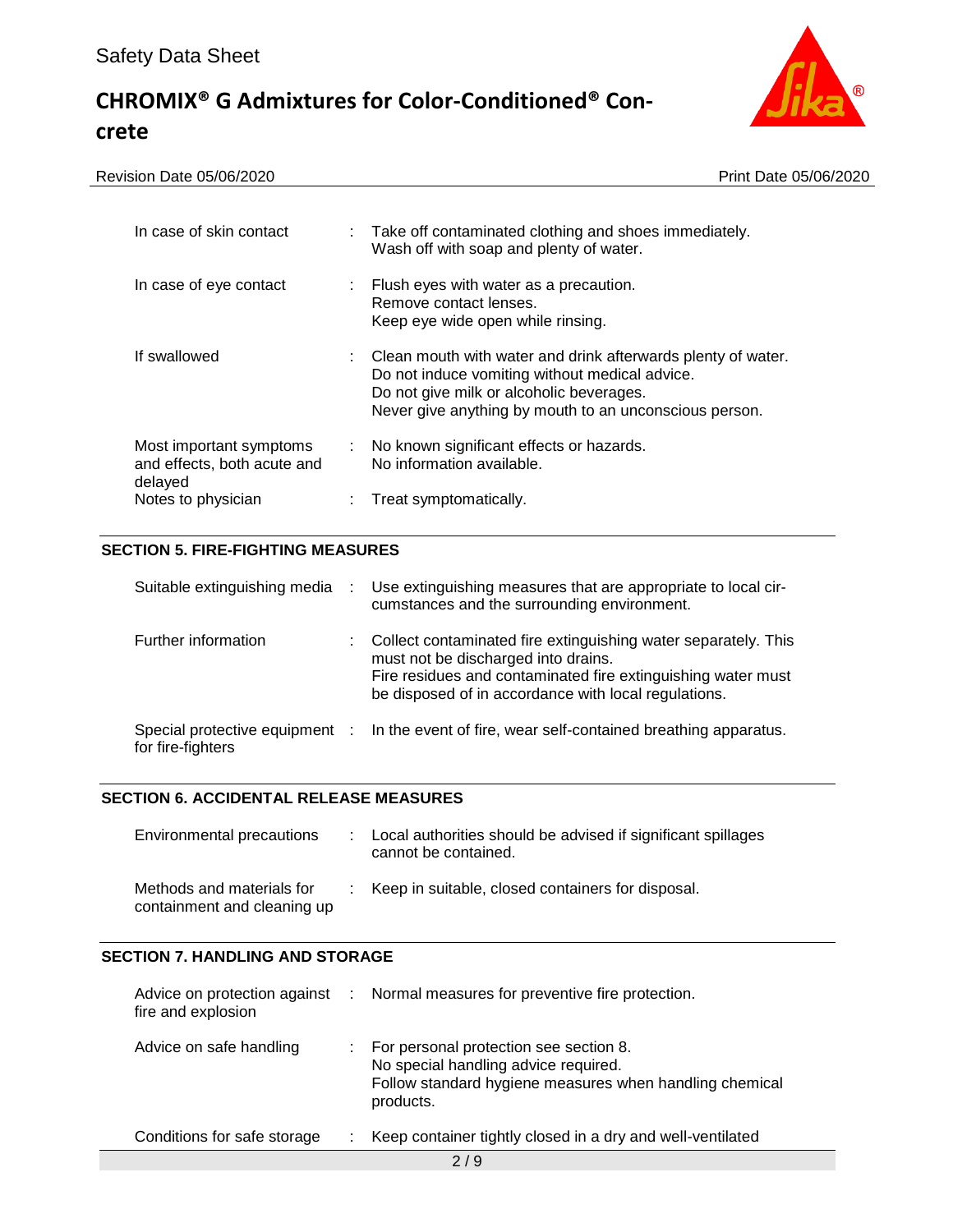

Revision Date 05/06/2020 Print Date 05/06/2020

### place.

Store in accordance with local regulations.

Materials to avoid : No special restrictions on storage with other products.

## **SECTION 8. EXPOSURE CONTROLS/PERSONAL PROTECTION**

### **Ingredients with workplace control parameters**

| Components      | CAS-No.   | Value type<br>(Form of<br>exposure)                | Control parame-<br>ters / Permissible<br>concentration | <b>Basis</b> |
|-----------------|-----------|----------------------------------------------------|--------------------------------------------------------|--------------|
| diiron trioxide | 1309-37-1 | TWA (Res-<br>pirable)                              | $5 \text{ mg/m}$ 3                                     | CA AB OEL    |
|                 |           | <b>TWA</b><br>(Fumes)                              | $5$ mg/m $3$<br>(Iron)                                 | CA BC OEL    |
|                 |           | TWA (Dust)                                         | $5 \text{ mg/m}$ 3<br>(Iron)                           | CA BC OEL    |
|                 |           | <b>STEL</b><br>(Fumes)                             | $10$ mg/m $3$<br>(Iron)                                | CA BC OEL    |
|                 |           | <b>TWAEV</b><br>(fume and<br>dust)                 | $5 \text{ mg/m}$ 3<br>(Iron)                           | CA QC OEL    |
|                 |           | TWA (Res-<br>pirable par-<br>ticulate mat-<br>ter) | $5$ mg/m $3$                                           | <b>ACGIH</b> |

#### **Particles of nuisance dust**

| Form of exposure    | Value tvpe | Control parameters  | <b>Basis</b>       |
|---------------------|------------|---------------------|--------------------|
| total dust          | TWA        | $15 \text{ ma/m}$ 3 | OSHA<br>ۍ-ي        |
| respirable fraction | <b>TWA</b> | $5 \text{ ma/m}$ 3  | OSHA<br>¬ ^<br>2-3 |

**Engineering measures** : Use of adequate ventilation should be sufficient to control worker exposure to airborne contaminants. If the use of this product generates dust, fumes, gas, vapor or mist, use process enclosures, local exhaust ventilation or other engineering controls to keep worker exposure below any recommended or statutory limits.

## **Personal protective equipment**

Respiratory protection : Use a properly fitted NIOSH approved air-purifying or air-fed respirator complying with an approved standard if a risk assessment indicates this is necessary. The filter class for the respirator must be suitable for the maximum expected contaminant concentration

(gas/vapor/aerosol/particulates) that may arise when handling the product. If this concentration is exceeded, selfcontained breathing apparatus must be used.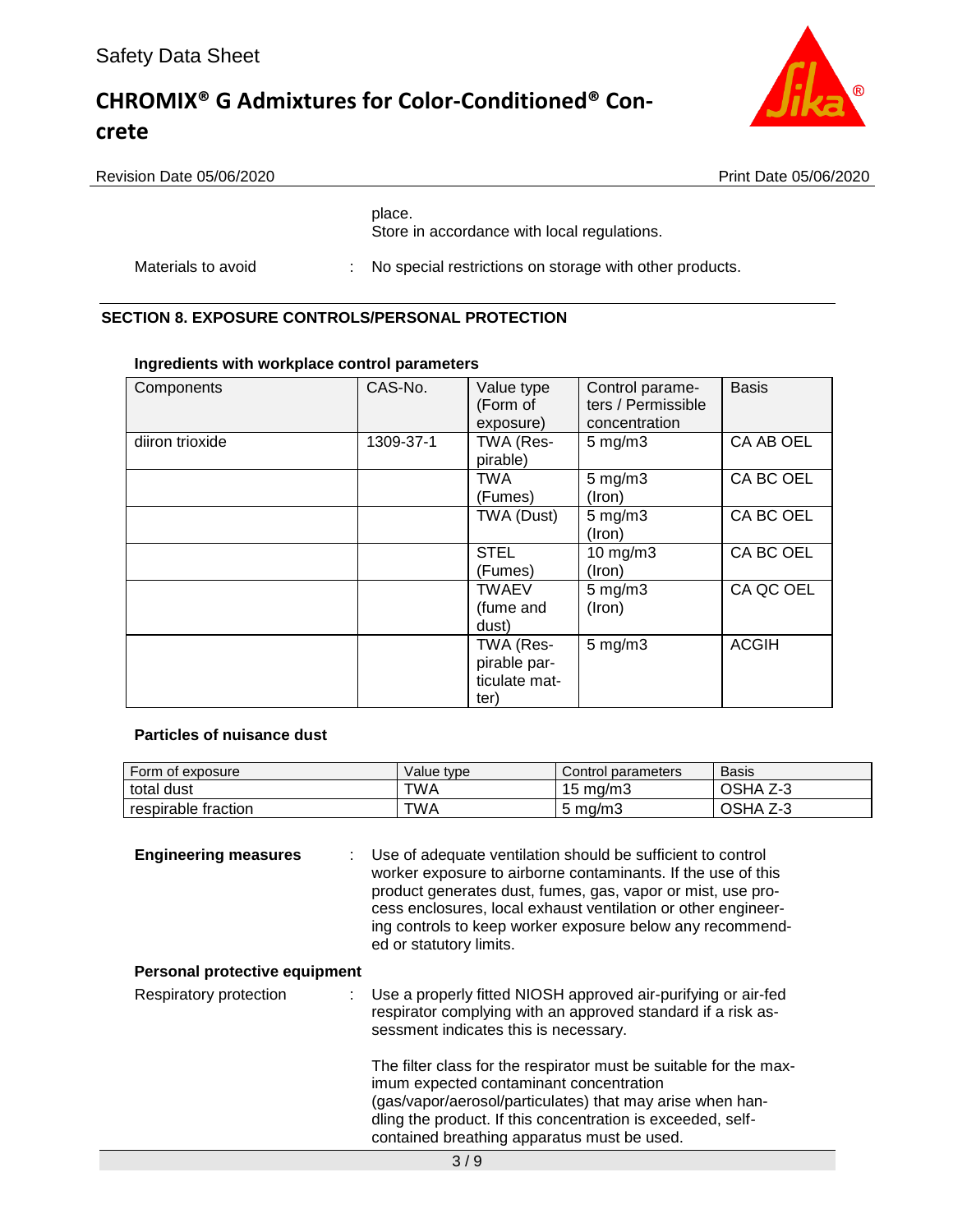

Revision Date 05/06/2020 **Print Date 05/06/2020** 

| Hand protection          |    | Chemical-resistant, impervious gloves complying with an<br>approved standard should be worn at all times when handling<br>chemical products if a risk assessment indicates this is nec-<br>essary. |
|--------------------------|----|----------------------------------------------------------------------------------------------------------------------------------------------------------------------------------------------------|
| Eye protection           |    | Safety eyewear complying with an approved standard should<br>be used when a risk assessment indicates this is necessary.                                                                           |
| Skin and body protection | t. | Choose body protection in relation to its type, to the concen-<br>tration and amount of dangerous substances, and to the spe-<br>cific work-place.                                                 |
| Hygiene measures         |    | Wash hands before breaks and immediately after handling<br>the product.<br>Remove contaminated clothing and protective equipment<br>before entering eating areas.<br>Avoid breathing dust.         |

# **SECTION 9. PHYSICAL AND CHEMICAL PROPERTIES**

| Appearance                                            |    | granular          |
|-------------------------------------------------------|----|-------------------|
| Color                                                 | t  | various           |
| Odor                                                  | t  | odorless          |
| <b>Odor Threshold</b>                                 | t  | No data available |
| рH                                                    | t. | $4 - 10$          |
| Melting point/range / Freezing :                      |    | No data available |
| point<br>Boiling point/boiling range                  | ÷  | No data available |
| Flash point                                           | ÷  | Not applicable    |
| <b>Evaporation rate</b>                               | t  | No data available |
| Flammability (solid, gas)                             | ÷  | No data available |
| Upper explosion limit / Upper :<br>flammability limit |    | No data available |
| Lower explosion limit / Lower :<br>flammability limit |    | No data available |
| Vapor pressure                                        | t. | No data available |
| Relative vapor density                                | t. | No data available |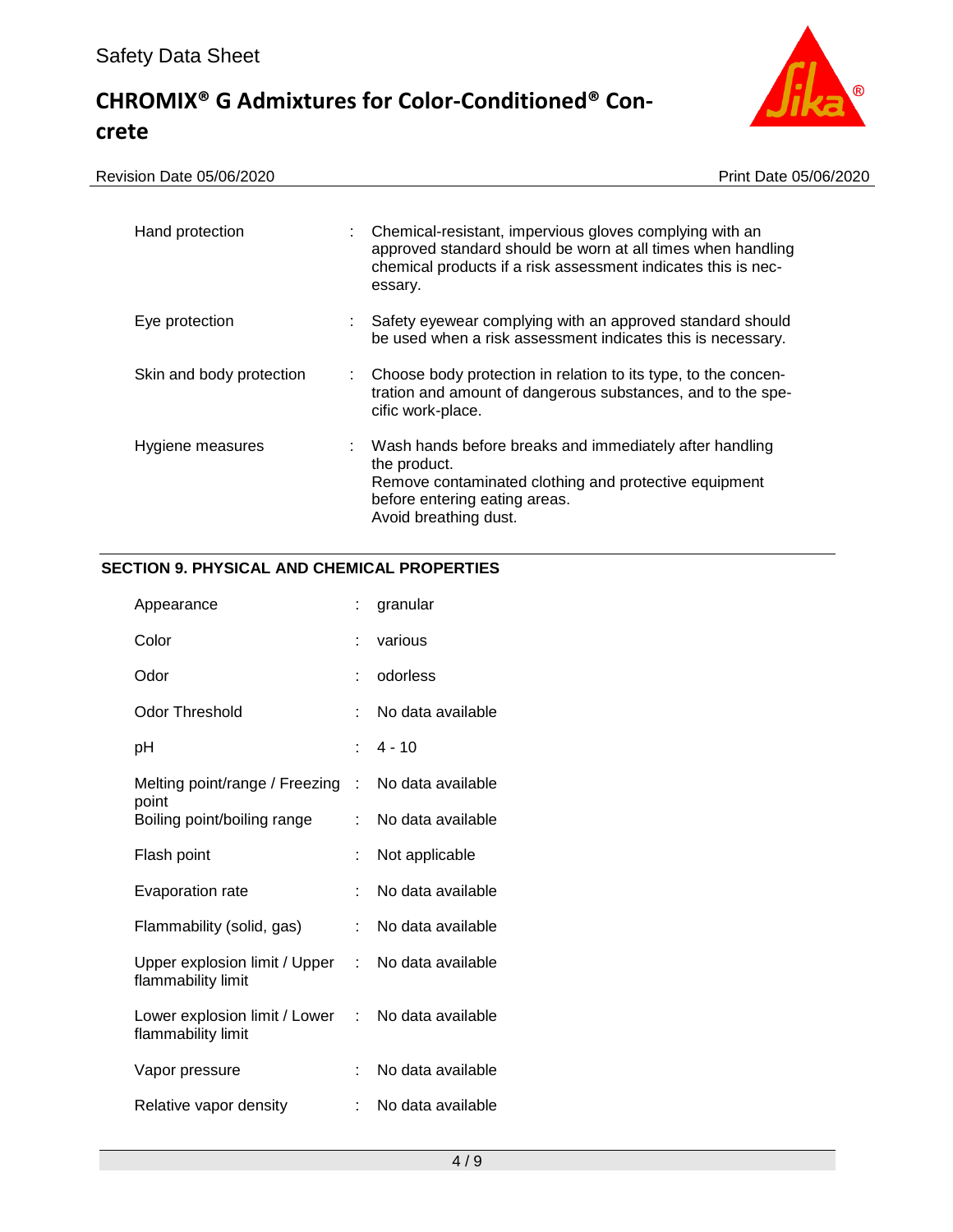

| ision Date 05/06/2020                       |    |                        | Print Date 05/06/2020 |
|---------------------------------------------|----|------------------------|-----------------------|
| Density                                     | t. | 4 - 5 g/cm3 (20 $°C$ ) |                       |
| Solubility(ies)<br>Water solubility         | ÷. | slightly soluble       |                       |
| Solubility in other solvents :              |    | No data available      |                       |
| Partition coefficient: n-<br>octanol/water  |    | No data available      |                       |
| Autoignition temperature                    | ÷  | No data available      |                       |
| Decomposition temperature                   | ÷  | No data available      |                       |
| Viscosity<br>Viscosity, dynamic             | ÷  | No data available      |                       |
| Viscosity, kinematic                        |    | Not applicable         |                       |
| <b>Explosive properties</b>                 |    | No data available      |                       |
| Oxidizing properties                        |    | No data available      |                       |
| Volatile organic compounds<br>(VOC) content | ÷  | Not applicable         |                       |

### **SECTION 10. STABILITY AND REACTIVITY**

| Reactivity                              |    | No dangerous reaction known under conditions of normal use. |
|-----------------------------------------|----|-------------------------------------------------------------|
| Chemical stability                      |    | The product is chemically stable.                           |
| Possibility of hazardous reac-<br>tions |    | Stable under recommended storage conditions.                |
| Conditions to avoid                     |    | : No data available                                         |
| Incompatible materials                  |    | No data available                                           |
| Hazardous decomposition<br>products     | ÷. | No decomposition if stored and applied as directed.         |

# **SECTION 11. TOXICOLOGICAL INFORMATION**

Not classified based on available information.

#### **Skin corrosion/irritation**

Not classified based on available information.

### **Serious eye damage/eye irritation**

Not classified based on available information.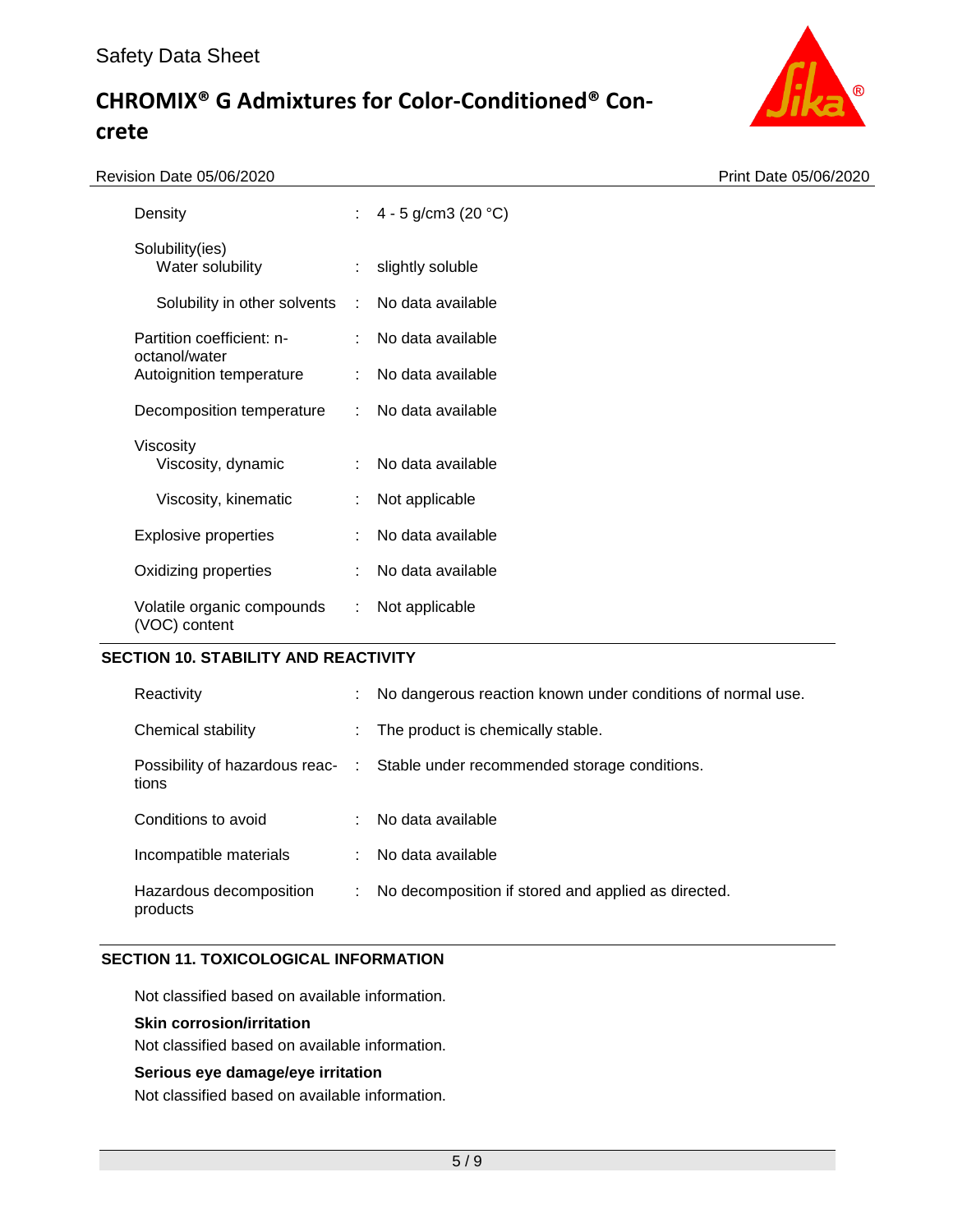

Revision Date 05/06/2020 Print Date 05/06/2020

# **Respiratory or skin sensitization**

#### **Skin sensitization**

Not classified based on available information.

#### **Respiratory sensitization**

Not classified based on available information.

#### **Germ cell mutagenicity**

Not classified based on available information.

#### **Carcinogenicity**

Not classified based on available information. **IARC** Not applicable

- **OSHA** Not applicable
- **NTP** Not applicable

#### **Reproductive toxicity**

Not classified based on available information.

#### **STOT-single exposure**

Not classified based on available information.

#### **STOT-repeated exposure**

Not classified based on available information.

#### **Aspiration toxicity**

Not classified based on available information.

# **SECTION 12. ECOLOGICAL INFORMATION**

### **Ecotoxicity**

No data available

### **Persistence and degradability**

No data available

#### **Bioaccumulative potential**

No data available

#### **Mobility in soil**

No data available

#### **Other adverse effects**

#### **Product:**

Additional ecological information

: Do not empty into drains; dispose of this material and its container in a safe way.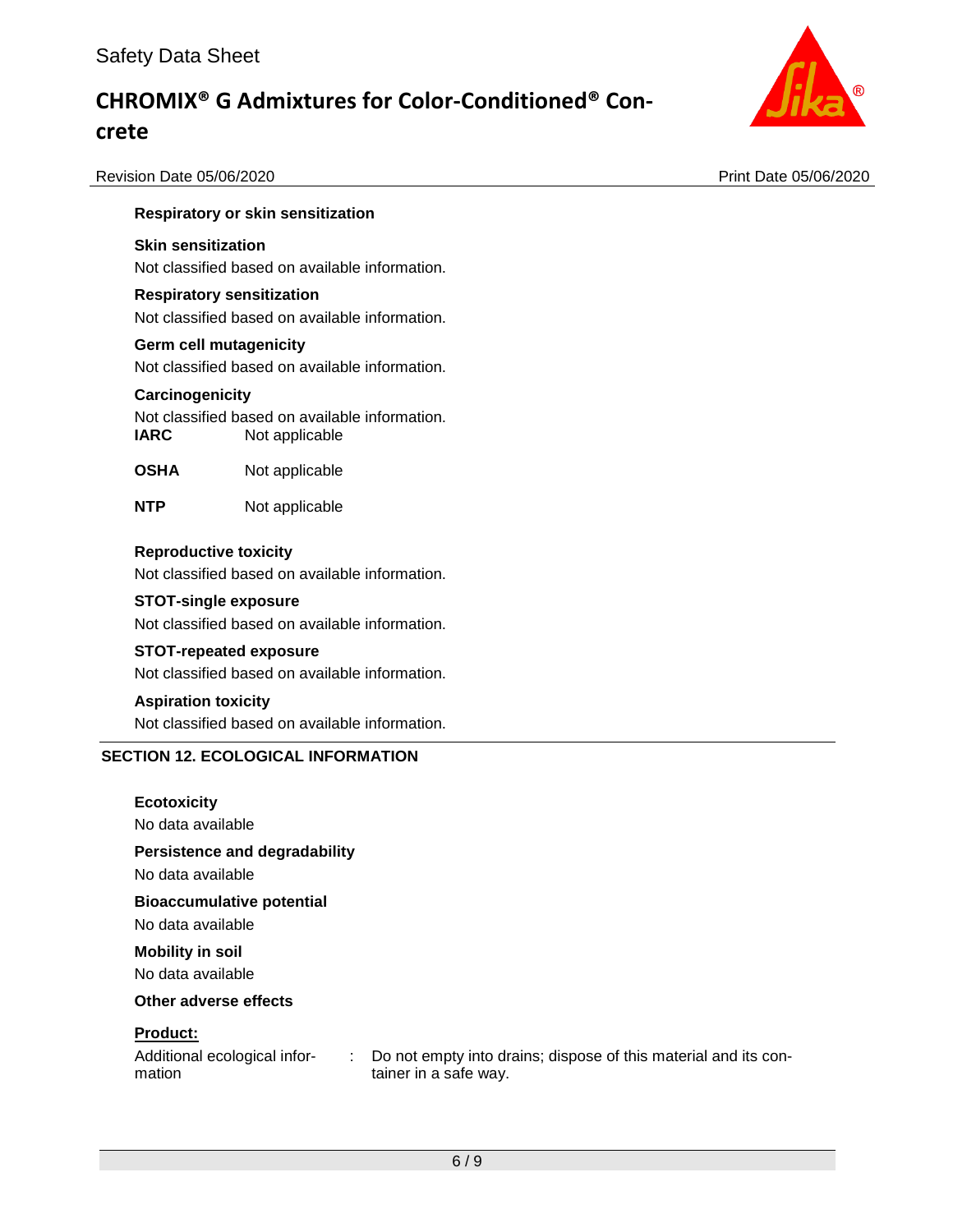

Revision Date 05/06/2020 Print Date 05/06/2020

# **SECTION 13. DISPOSAL CONSIDERATIONS**

| <b>Disposal methods</b>     |                                                                                                                                                                                                                             |
|-----------------------------|-----------------------------------------------------------------------------------------------------------------------------------------------------------------------------------------------------------------------------|
| Waste from residues<br>÷    | Disposal of this product, solutions and any by-products should<br>at all times comply with the requirements of environmental<br>protection and waste disposal legislation and any regional<br>local authority requirements. |
| Contaminated packaging<br>÷ | Empty containers should be taken to an approved waste han-<br>dling site for recycling or disposal.                                                                                                                         |

# **SECTION 14. TRANSPORT INFORMATION**

#### **International Regulations**

**IATA-DGR** Not regulated as a dangerous good

#### **IMDG-Code**

Not regulated as a dangerous good

**Transport in bulk according to Annex II of MARPOL 73/78 and the IBC Code**

Not applicable for product as supplied.

#### **Domestic regulation**

**TDG**

Not regulated as a dangerous good

# **SECTION 15. REGULATORY INFORMATION**

#### **Canadian lists**

No substances are subject to a Significant New Activity Notification.

# **SECTION 16. OTHER INFORMATION**

## **Full text of other abbreviations**

| ACGIH           | : USA. ACGIH Threshold Limit Values (TLV)                                                                                                         |
|-----------------|---------------------------------------------------------------------------------------------------------------------------------------------------|
| CA AB OEL       | Canada. Alberta, Occupational Health and Safety Code (table<br>$2:$ OEL)                                                                          |
| CA BC OEL       | Canada. British Columbia OEL                                                                                                                      |
| CA QC OEL       | Québec. Regulation respecting occupational health and safe-<br>ty, Schedule 1, Part 1: Permissible exposure values for air-<br>borne contaminants |
| OSHA Z-3        | : USA. Occupational Exposure Limits (OSHA) - Table Z-3 Min-<br>eral Dusts                                                                         |
| ACGIH / TWA     | 8-hour, time-weighted average                                                                                                                     |
| CA AB OEL / TWA | : 8-hour Occupational exposure limit                                                                                                              |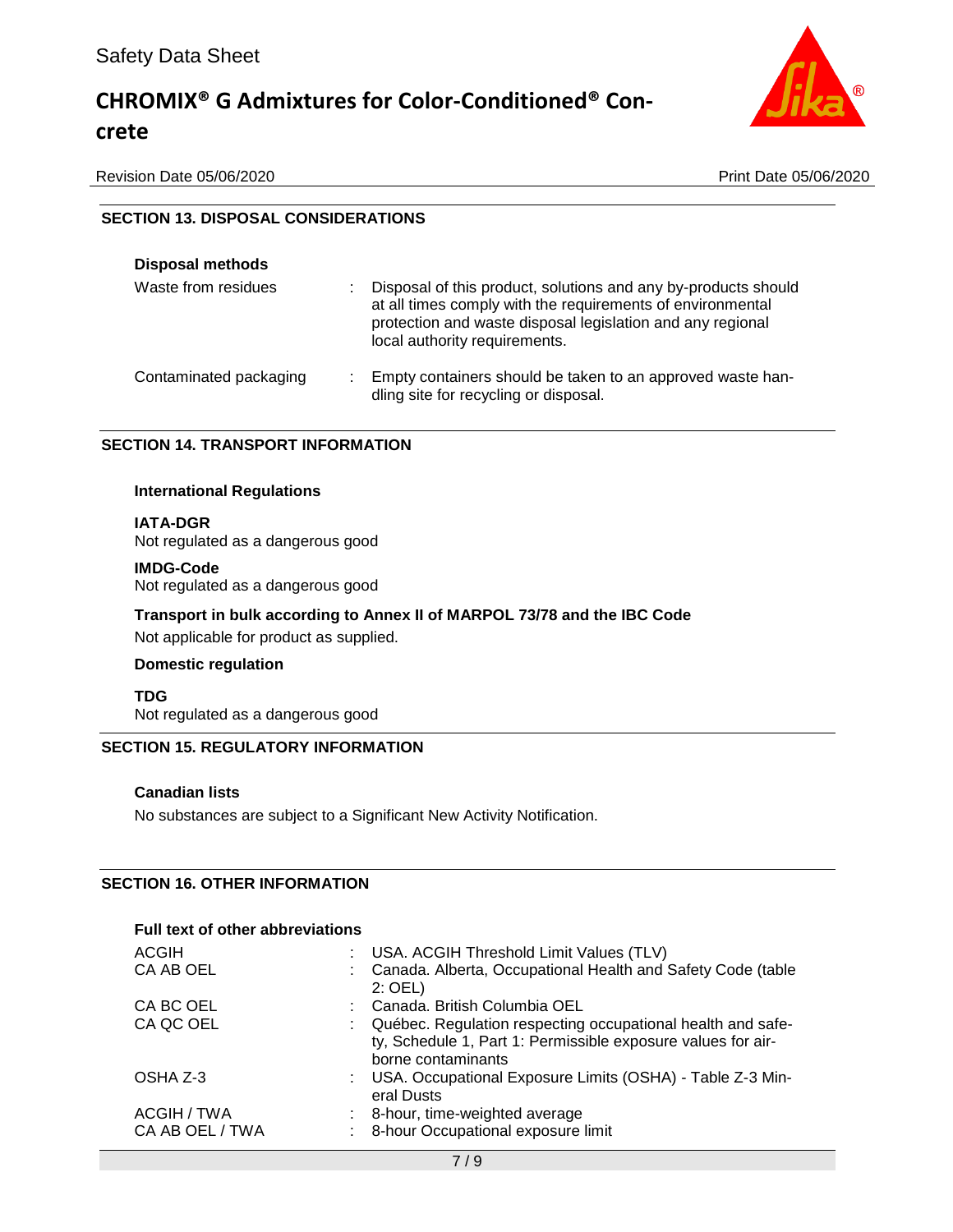Revision Date 05/06/2020 Print Date 05/06/2020



| CA BC OEL / TWA<br>CA BC OEL / STEL<br>CA QC OEL / TWAEV<br>OSHA Z-3 / TWA                 | ÷. | 8-hour time weighted average<br>short-term exposure limit<br>Time-weighted average exposure value<br>8-hour time weighted average                                                                                                                                                                                                                               |
|--------------------------------------------------------------------------------------------|----|-----------------------------------------------------------------------------------------------------------------------------------------------------------------------------------------------------------------------------------------------------------------------------------------------------------------------------------------------------------------|
| <b>ADR</b>                                                                                 |    | Accord européen relatif au transport international des<br>marchandises Dangereuses par Route                                                                                                                                                                                                                                                                    |
| CAS<br><b>DNEL</b><br>EC <sub>50</sub><br><b>GHS</b><br><b>IATA</b><br><b>IMDG</b><br>LD50 |    | <b>Chemical Abstracts Service</b><br>Derived no-effect level<br>Half maximal effective concentration<br>Globally Harmonized System<br>International Air Transport Association<br>International Maritime Code for Dangerous Goods<br>Median lethal dosis (the amount of a material, given all at<br>once, which causes the death of 50% (one half) of a group of |
| <b>LC50</b>                                                                                |    | test animals)<br>Median lethal concentration (concentrations of the chemical in<br>air that kills 50% of the test animals during the observation<br>period)                                                                                                                                                                                                     |
| <b>MARPOL</b>                                                                              |    | International Convention for the Prevention of Pollution from<br>Ships, 1973 as modified by the Protocol of 1978                                                                                                                                                                                                                                                |
| <b>OEL</b><br><b>PBT</b><br><b>PNEC</b><br><b>REACH</b>                                    |    | Occupational Exposure Limit<br>Persistent, bioaccumulative and toxic<br>Predicted no effect concentration<br>Regulation (EC) No 1907/2006 of the European Parliament<br>and of the Council of 18 December 2006 concerning the Reg-<br>istration, Evaluation, Authorisation and Restriction of Chemi-<br>cals (REACH), establishing a European Chemicals Agency  |
| <b>SVHC</b><br>vPvB                                                                        |    | Substances of Very High Concern<br>Very persistent and very bioaccumulative                                                                                                                                                                                                                                                                                     |

## Notice to Reader:

The information contained in this Material Safety Data Sheet applies only to the actual Sika Canada product identified and described herein. This information is not intended to address, nor does it address the use or application of the identified Sika product in combination with any other material, product or process. All of the information set forth herein is based on technical data regarding the identified product that Sika believes to be reliable as of the date hereof. Prior to each use of any Sika product, the user must always read and follow the warnings and instructions on the product's current Product Data Sheet, product label and Material Safety Data Sheet for each Sika product, which are available at web site and/or telephone number listed.

SIKA MAKES NO WARRANTIES EXPRESS OR IMPLIED AND ASSUMES NO LIABILITY ARISING FROM THIS INFORMATION OR ITS USE. SIKA SHALL NOT BE LIABLE UNDER ANY LEGAL THEORY FOR SPECIAL OR CONSEQUENTIAL DAMAGES AND SHALL NOT BE RESPONSIBLE FOR THE USE OF THIS PRODUCT IN A MANNER TO INFRINGE ON ANY PATENT OR ANY OTHER INTELLECTUAL PROPERTY RIGHTS HELD BY OTHERS.